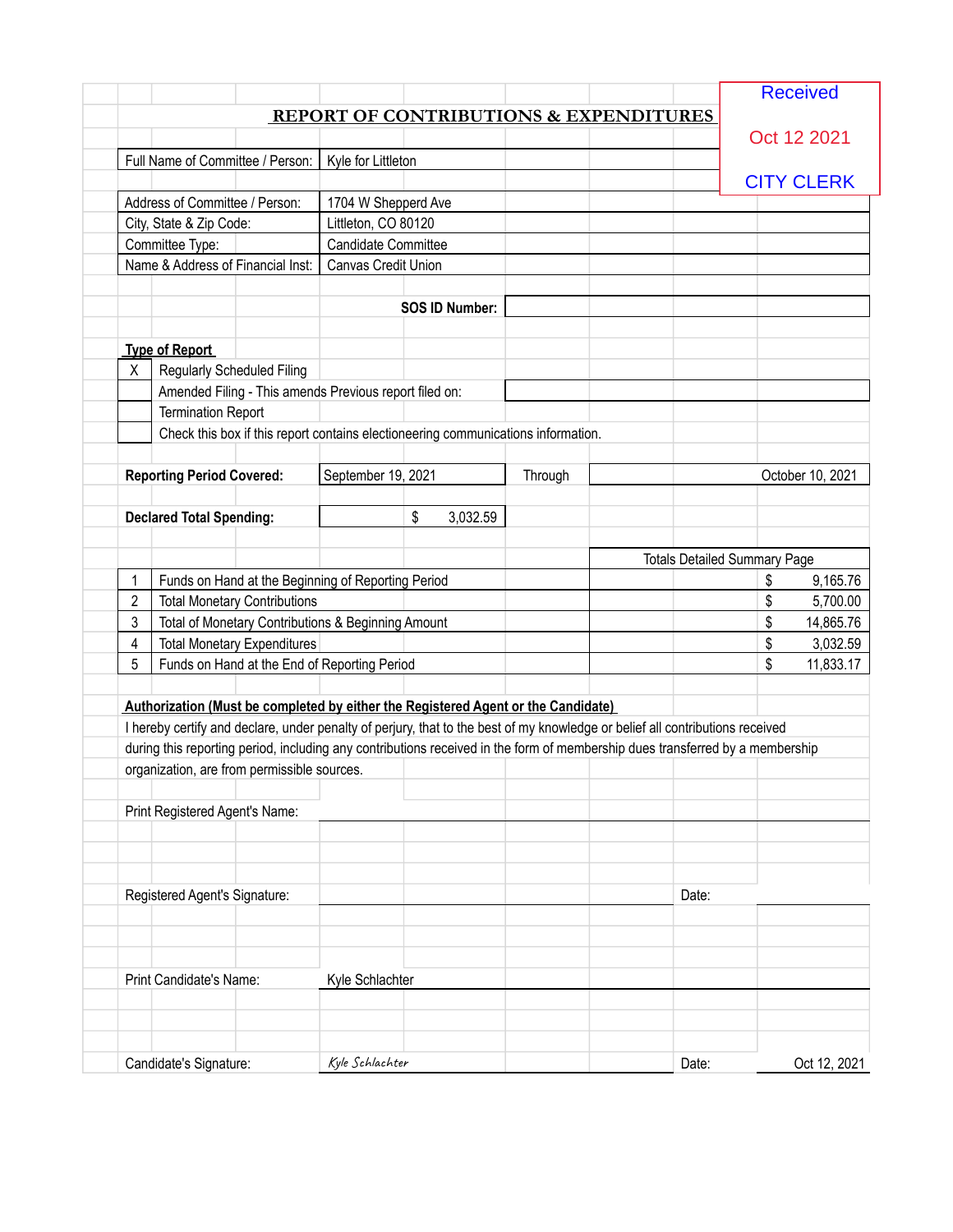|                | <b>SCHEDULE A - ITEMIZED CONTRIBUTIONS STATEMENT (\$20 or MORE)</b> |   |                      |                                   |                     |  |  |  |
|----------------|---------------------------------------------------------------------|---|----------------------|-----------------------------------|---------------------|--|--|--|
|                | Full Name of Committee / Person:                                    |   |                      | Kyle for Littleton                |                     |  |  |  |
|                |                                                                     |   |                      |                                   |                     |  |  |  |
| 1              | Date Accepted                                                       | 4 | Name, (Last, First): | Metro Housing Coalition           |                     |  |  |  |
|                | September 22, 2021                                                  | 5 | Address:             | 9033 E Easter PI                  |                     |  |  |  |
| $\overline{2}$ | Contribution Amt.                                                   | 6 | City/State/Zip:      | Centennial, CO 80112              |                     |  |  |  |
|                | 2,500.00<br>\$                                                      | 7 | Description:         |                                   |                     |  |  |  |
| 3              | Aggregate Amt.                                                      | 8 | Employer:            | <b>Political Action Committee</b> |                     |  |  |  |
|                |                                                                     | 9 | Occupation:          |                                   |                     |  |  |  |
|                | Ck. Box if Electioneering Communication                             |   |                      |                                   |                     |  |  |  |
|                |                                                                     |   |                      |                                   |                     |  |  |  |
| 1              | Date Accepted                                                       | 4 | Name, (Last, First): | AAMD                              |                     |  |  |  |
|                | September 22, 2021                                                  | 5 | Address:             | 7100 E Belleview                  |                     |  |  |  |
| $\overline{2}$ | Contribution Amt.                                                   | 6 | City/State/Zip:      | Centennial CO 80111               |                     |  |  |  |
|                | 750.00<br>\$                                                        | 7 | Description:         |                                   |                     |  |  |  |
| 3              | Aggregate Amt.                                                      | 8 | Employer:            | <b>Political Action Committee</b> |                     |  |  |  |
|                |                                                                     | 9 | Occupation:          |                                   |                     |  |  |  |
|                | Ck. Box if Electioneering Communication                             |   |                      |                                   |                     |  |  |  |
|                |                                                                     |   |                      |                                   |                     |  |  |  |
| 1              | Date Accepted                                                       | 4 | Name, (Last, First): | Parry, Lynn                       |                     |  |  |  |
|                | September 24, 2021                                                  | 5 | Address:             | 4591 Tule Lake Drive              |                     |  |  |  |
| $\overline{2}$ | Contribution Amt.                                                   | 6 | City/State/Zip:      |                                   | Littleton, CO 80123 |  |  |  |
|                | \$<br>100.00                                                        | 7 | Description:         |                                   |                     |  |  |  |
| 3              | Aggregate Amt.                                                      | 8 | Employer:            | Lynn Parry, MD, PC                |                     |  |  |  |
|                |                                                                     | 9 | Occupation:          | Physician                         |                     |  |  |  |
|                | Ck. Box if Electioneering Communication                             |   |                      |                                   |                     |  |  |  |
|                |                                                                     |   |                      |                                   |                     |  |  |  |
| 1              | Date Accepted                                                       | 4 | Name, (Last, First): | Welshans, Noah                    |                     |  |  |  |
|                | 9/24/21                                                             | 5 | Address:             | 2181 West Fair Circle             |                     |  |  |  |
| $\overline{2}$ | Contribution Amt.                                                   | 6 | City/State/Zip:      | Littleton, CO 80120               |                     |  |  |  |
|                | \$<br>50.00                                                         | 7 | Description:         |                                   |                     |  |  |  |
| 3              | Aggregate Amt.                                                      | 8 | Employer:            |                                   |                     |  |  |  |
|                |                                                                     | 9 | Occupation:          |                                   |                     |  |  |  |
|                | Ck. Box if Electioneering Communication                             |   |                      |                                   |                     |  |  |  |
|                |                                                                     |   |                      |                                   |                     |  |  |  |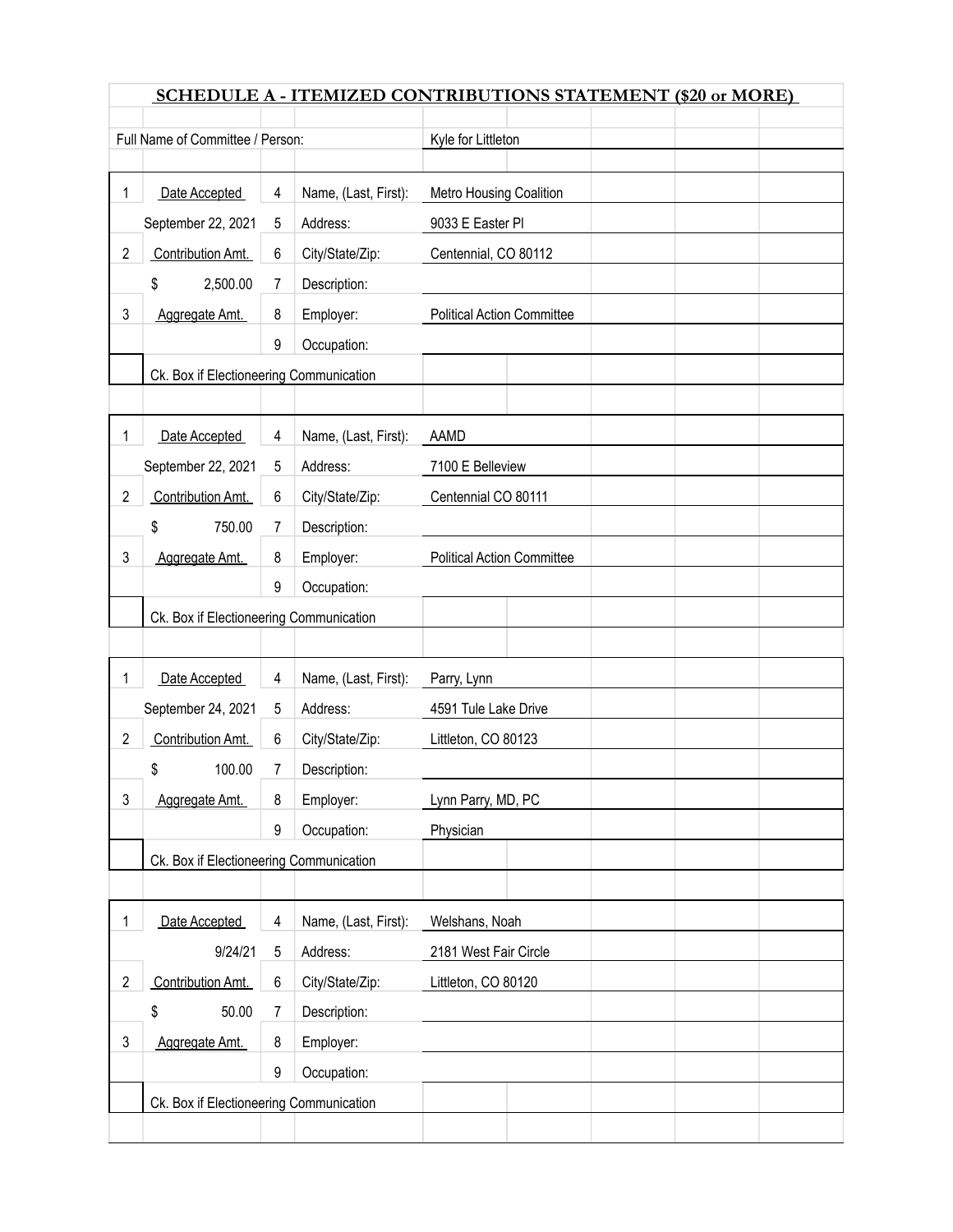| 1              | Date Accepted                           | 4 | Name, (Last, First): | Gorzalski Hocking, Lindsey                 |  |  |
|----------------|-----------------------------------------|---|----------------------|--------------------------------------------|--|--|
|                | September 24, 2021                      | 5 | Address:             | 640 E Fremont Pl                           |  |  |
| $\overline{2}$ | Contribution Amt.                       | 6 | City/State/Zip:      | Littleton, CO 80122                        |  |  |
|                | 50.00<br>Description:<br>\$<br>7        |   |                      |                                            |  |  |
| 3              | Aggregate Amt.                          | 8 | Employer:            |                                            |  |  |
|                |                                         | 9 | Occupation:          |                                            |  |  |
|                | Ck. Box if Electioneering Communication |   |                      |                                            |  |  |
|                |                                         |   |                      |                                            |  |  |
| 1              | Date Accepted                           | 4 | Name, (Last, First): | Ryan, James                                |  |  |
|                | September 26, 2021                      | 5 | Address:             | 7823 S Logan Dr                            |  |  |
| $\overline{2}$ | Contribution Amt.                       | 6 | City/State/Zip:      | Littleton, CO 80122                        |  |  |
|                | \$<br>50.00                             | 7 | Description:         |                                            |  |  |
| 3              | Aggregate Amt.                          | 8 | Employer:            |                                            |  |  |
|                |                                         | 9 | Occupation:          |                                            |  |  |
|                | Ck. Box if Electioneering Communication |   |                      |                                            |  |  |
|                |                                         |   |                      |                                            |  |  |
| 1              | Date Accepted                           | 4 | Name, (Last, First): | Watson, Matthew                            |  |  |
|                | September 26, 2021                      | 5 | Address:             | 676 W Caley Cir                            |  |  |
| $\overline{2}$ | Contribution Amt.                       | 6 | City/State/Zip:      | Littleton, CO 8012                         |  |  |
|                | \$<br>25.00                             | 7 | Description:         |                                            |  |  |
| 3              | Aggregate Amt.                          | 8 | Employer:            |                                            |  |  |
|                |                                         | 9 | Occupation:          |                                            |  |  |
|                | Ck. Box if Electioneering Communication |   |                      |                                            |  |  |
|                |                                         |   |                      |                                            |  |  |
| 1              | Date Accepted                           | 4 | Name, (Last, First): | Mostek, Glenda                             |  |  |
|                | September 29, 2021                      | 5 | Address:             | 9172 W 90th Place                          |  |  |
| $\overline{2}$ | Contribution Amt.                       | 6 | City/State/Zip:      | Westminster, CO 80021                      |  |  |
|                | \$<br>100.00                            | 7 | Description:         |                                            |  |  |
| 3              | Aggregate Amt.                          | 8 | Employer:            | Colorado Nursery and Greenhouse Assocation |  |  |
|                | \$<br>400.00                            | 9 | Occupation:          | <b>Executive Director</b>                  |  |  |
|                | Ck. Box if Electioneering Communication |   |                      |                                            |  |  |
|                |                                         |   |                      |                                            |  |  |
| 1              | Date Accepted                           | 4 | Name, (Last, First): | Miller, John                               |  |  |
|                | 30-Sep-21                               | 5 | Address:             | 2844 W. Centennial Drive Unit B            |  |  |
| $\overline{c}$ | Contribution Amt.                       | 6 | City/State/Zip:      | Littleton, CO 80123                        |  |  |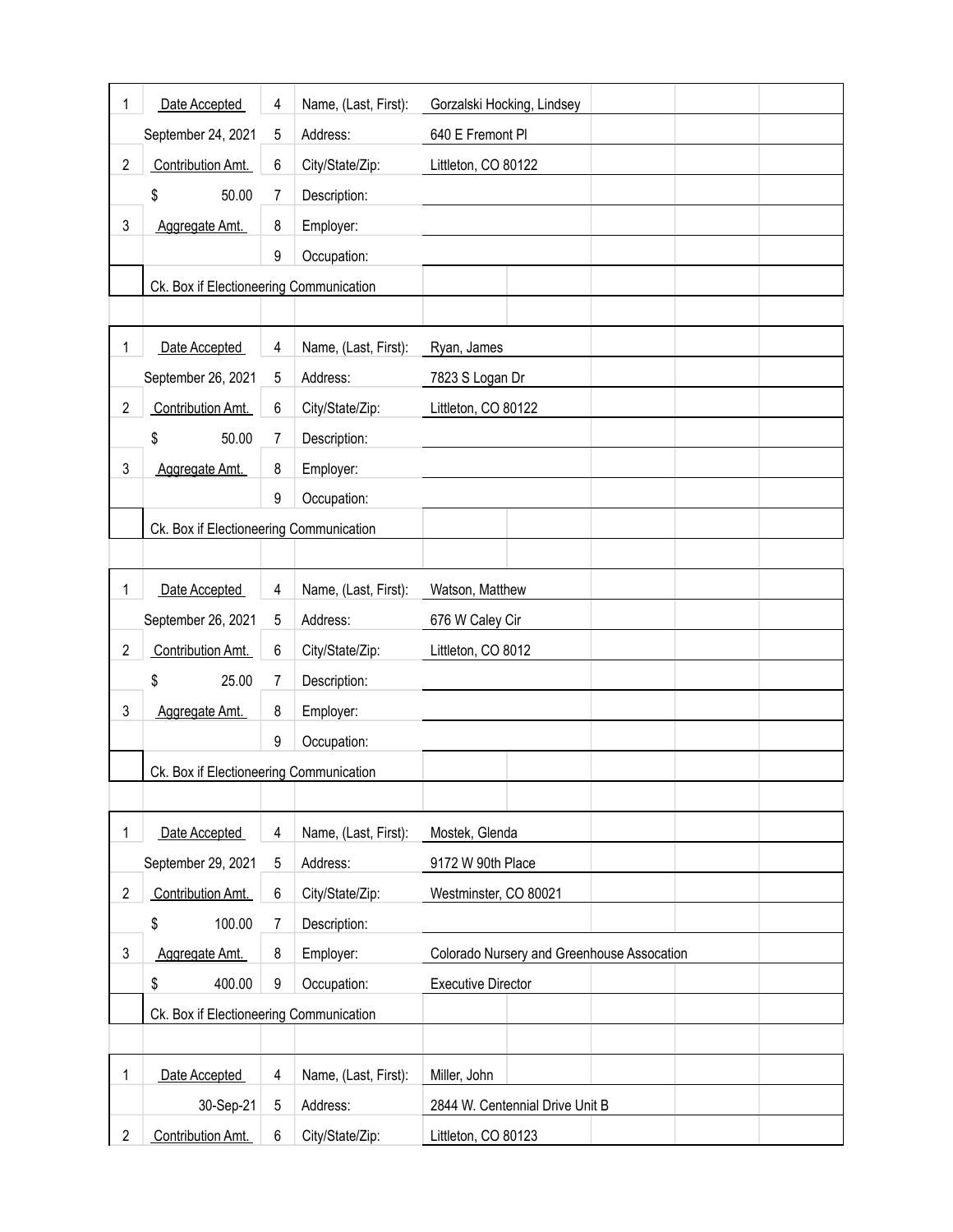|                | \$<br>25.00                             | 7           | Description:         |                          |
|----------------|-----------------------------------------|-------------|----------------------|--------------------------|
| 3              | Aggregate Amt.                          | 8           | Employer:            |                          |
|                |                                         | 9           | Occupation:          |                          |
|                | Ck. Box if Electioneering Communication |             |                      |                          |
|                |                                         |             |                      |                          |
| 1              | Date Accepted                           | 4           | Name, (Last, First): | Knight, Eric             |
|                | September 30, 2021                      | 5           | Address:             | 695 W. Davies Court      |
| $\overline{c}$ | Contribution Amt.                       | 6           | City/State/Zip:      | Littleton, CO 80120      |
|                | \$<br>250.00                            | 7           | Description:         |                          |
| 3              | Aggregate Amt.                          | 8           | Employer:            | not employed             |
|                |                                         | 9           | Occupation:          |                          |
|                | Ck. Box if Electioneering Communication |             |                      |                          |
|                |                                         |             |                      |                          |
| 1              | Date Accepted                           | 4           | Name, (Last, First): | Jurgensen, LaDonna       |
|                | September 30, 2021                      | 5           | Address:             | 7218 S Sundown Cr        |
| $\overline{c}$ | Contribution Amt.                       | 6           | City/State/Zip:      | Littleton, CO 80120      |
|                | \$<br>200.00                            | 7           | Description:         |                          |
| 3              | Aggregate Amt.                          | 8           | Employer:            | retired                  |
|                |                                         | 9           | Occupation:          |                          |
|                | Ck. Box if Electioneering Communication |             |                      |                          |
|                |                                         |             |                      |                          |
| 1              | Date Accepted                           | 4           | Name, (Last, First): | Clute, Margi             |
|                | September 30, 2021                      | 5           | Address:             | 1467 W. Briarwood Avenue |
| $\overline{2}$ | Contribution Amt.                       | 6           | City/State/Zip:      | Littleton, CO 80120      |
|                | \$<br>25.00                             | 7           | Description:         |                          |
| 3              | Aggregate Amt.                          | 8           | Employer:            |                          |
|                |                                         | 9           | Occupation:          |                          |
|                | Ck. Box if Electioneering Communication |             |                      |                          |
|                |                                         |             |                      |                          |
| 1              | Date Accepted                           | 4           | Name, (Last, First): | Parry, Lynn              |
|                | 30-Sep-21                               | $\,$ 5 $\,$ | Address:             | 4591 Tule Lake Drive     |
| $\overline{2}$ | Contribution Amt.                       | 6           | City/State/Zip:      | Littleton, CO 80123      |
|                | \$<br>100.00                            | 7           | Description:         |                          |
| 3              | Aggregate Amt.                          | 8           | Employer:            | Lynn Parry, MD, PC       |
|                | \$<br>200.00                            | 9           | Occupation:          | Physician                |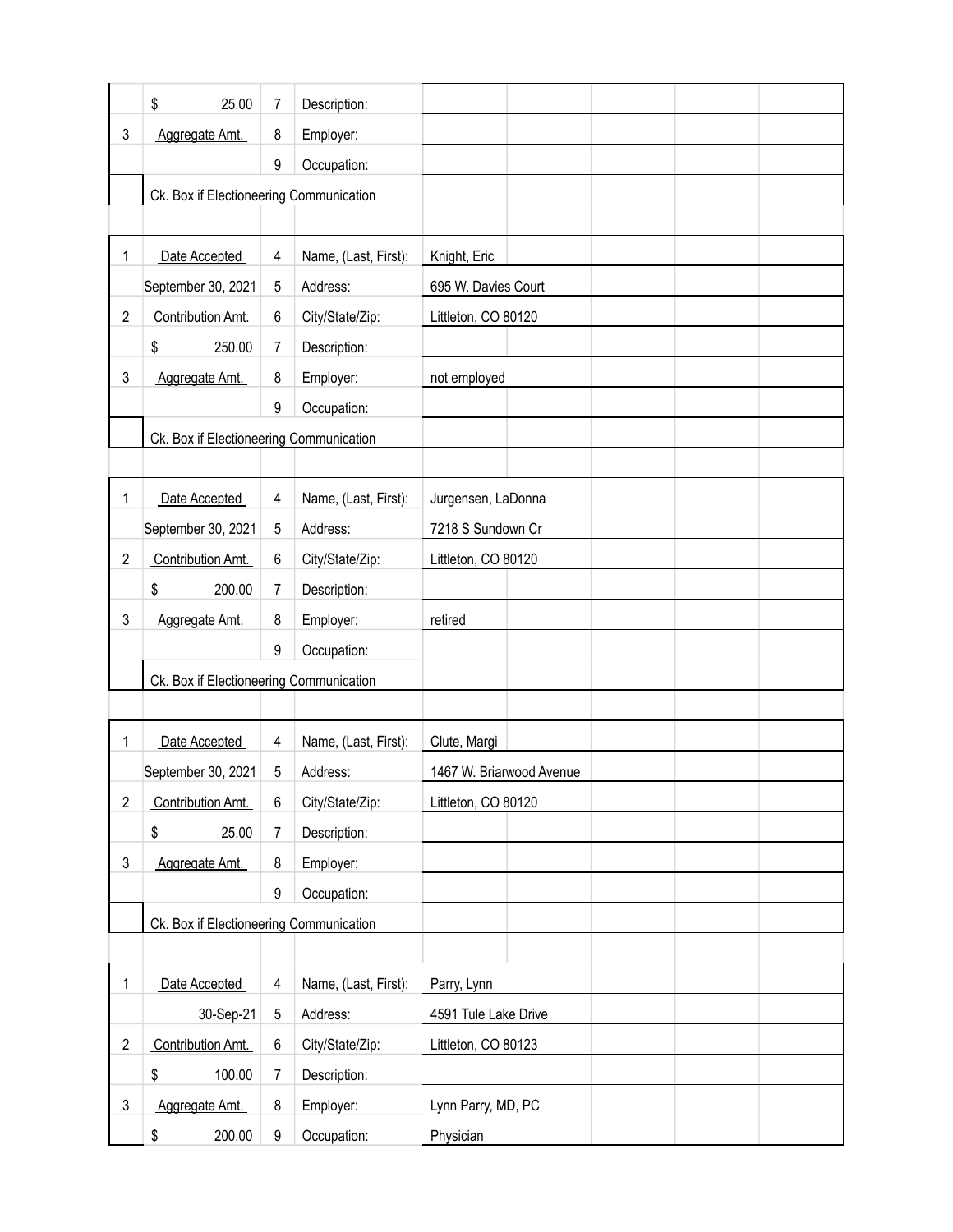|                | Ck. Box if Electioneering Communication |   |                      |                            |  |  |
|----------------|-----------------------------------------|---|----------------------|----------------------------|--|--|
|                |                                         |   |                      |                            |  |  |
| 1              | Date Accepted                           | 4 | Name, (Last, First): | McNamee, James             |  |  |
|                | 30-Sep-21                               | 5 | Address:             | 2473 W Houstoun Waring Cir |  |  |
| $\overline{c}$ | Contribution Amt.                       | 6 | City/State/Zip:      | Littleton, CO 80120        |  |  |
|                | \$<br>25.00                             | 7 | Description:         |                            |  |  |
| 3              | Aggregate Amt.                          | 8 | Employer:            |                            |  |  |
|                | \$<br>50.00                             | 9 | Occupation:          |                            |  |  |
|                | Ck. Box if Electioneering Communication |   |                      |                            |  |  |
|                |                                         |   |                      |                            |  |  |
| 1              | Date Accepted                           | 4 | Name, (Last, First): | Duffy, Matthew             |  |  |
|                | 30-Sep-21                               | 5 | Address:             | 6080 S Sterne Pkwy         |  |  |
| $\overline{c}$ | Contribution Amt.                       | 6 | City/State/Zip:      | Littleton, CO 80120        |  |  |
|                | \$<br>25.00                             | 7 | Description:         |                            |  |  |
| 3              | Aggregate Amt.                          | 8 | Employer:            |                            |  |  |
|                |                                         | 9 | Occupation:          |                            |  |  |
|                | Ck. Box if Electioneering Communication |   |                      |                            |  |  |
|                |                                         |   |                      |                            |  |  |
| 1              | Date Accepted                           | 4 | Name, (Last, First): | Peters, Janet              |  |  |
|                | 30-Sep-21                               | 5 | Address:             | 7750 S. Hickory Pl.        |  |  |
| $\overline{c}$ | Contribution Amt.                       | 6 | City/State/Zip:      | Littleton, CO 80120        |  |  |
|                | \$<br>50.00                             | 7 | Description:         |                            |  |  |
| 3              | Aggregate Amt.                          | 8 | Employer:            |                            |  |  |
|                |                                         | 9 | Occupation:          |                            |  |  |
|                | Ck. Box if Electioneering Communication |   |                      |                            |  |  |
|                |                                         |   |                      |                            |  |  |
| 1              | Date Accepted                           | 4 | Name, (Last, First): | Bradish, Carolyn           |  |  |
|                | 1-Oct-21                                | 5 | Address:             | 2483 W Sunset Dr           |  |  |
| $\overline{c}$ | Contribution Amt.                       | 6 | City/State/Zip:      | Littleton, CO 8120         |  |  |
|                | \$<br>50.00                             | 7 | Description:         |                            |  |  |
| 3              | Aggregate Amt.                          | 8 | Employer:            |                            |  |  |
|                |                                         | 9 | Occupation:          |                            |  |  |
|                | Ck. Box if Electioneering Communication |   |                      |                            |  |  |
|                |                                         |   |                      |                            |  |  |
| 1              | Date Accepted                           | 4 | Name, (Last, First): | Bridges, Jeff              |  |  |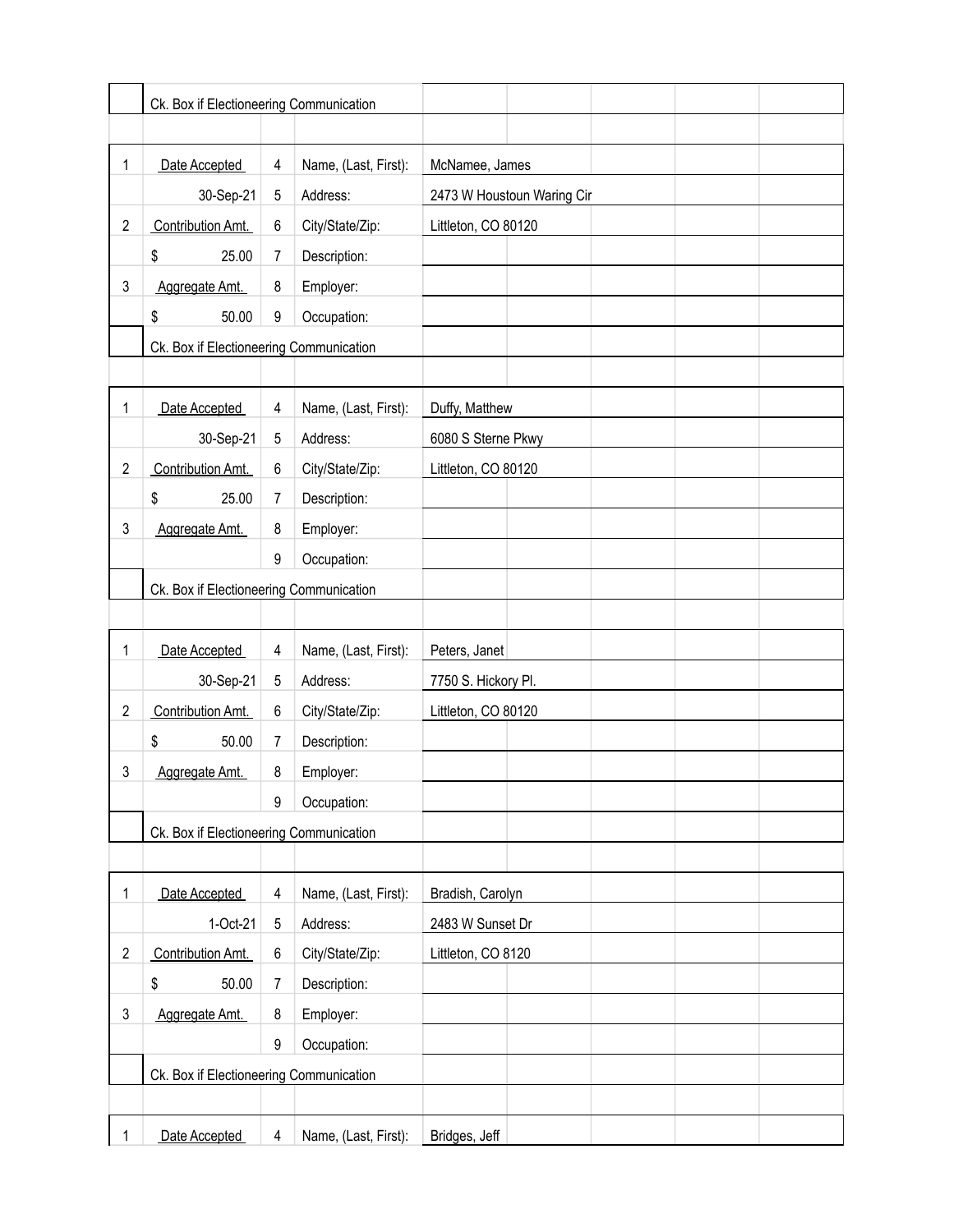|                | 2-Oct-21                                | 5 | Address:             | 7600 Landmark Way #805      |  |  |
|----------------|-----------------------------------------|---|----------------------|-----------------------------|--|--|
| $\overline{2}$ | Contribution Amt.                       | 6 | City/State/Zip:      | Greenwood Village, CO 80111 |  |  |
|                | \$<br>250.00                            | 7 | Description:         |                             |  |  |
| 3              | Aggregate Amt.                          | 8 | Employer:            | Self                        |  |  |
|                |                                         | 9 | Occupation:          | Consultant                  |  |  |
|                | Ck. Box if Electioneering Communication |   |                      |                             |  |  |
|                |                                         |   |                      |                             |  |  |
| 1              | Date Accepted                           | 4 | Name, (Last, First): | Brown, Andrea               |  |  |
|                | 2-Oct-21                                | 5 | Address:             | 7421 S. Houstoun Waring Cir |  |  |
| 2              | Contribution Amt.                       | 6 | City/State/Zip:      | Littleton, CO 80120         |  |  |
|                | \$<br>100.00                            | 7 | Description:         |                             |  |  |
| 3              | Aggregate Amt.                          | 8 | Employer:            | retired                     |  |  |
|                |                                         | 9 | Occupation:          |                             |  |  |
|                | Ck. Box if Electioneering Communication |   |                      |                             |  |  |
|                |                                         |   |                      |                             |  |  |
| 1              | Date Accepted                           | 4 | Name, (Last, First): | Hesselberg, Jessica         |  |  |
|                | 2-Oct-21                                | 5 | Address:             | 6490 S Bemis St             |  |  |
| 2              | Contribution Amt.                       | 6 | City/State/Zip:      | Littleton, CO 80120         |  |  |
|                | \$<br>25.00                             | 7 | Description:         |                             |  |  |
| 3              | Aggregate Amt.                          | 8 | Employer:            |                             |  |  |
|                |                                         | 9 | Occupation:          |                             |  |  |
|                | Ck. Box if Electioneering Communication |   |                      |                             |  |  |
|                |                                         |   |                      |                             |  |  |
| 1              | Date Accepted                           | 4 | Name, (Last, First): | Conklin, Amy                |  |  |
|                | 3-Oct-21                                | 5 | Address:             | 6795 S Elati St,            |  |  |
| $\overline{2}$ | Contribution Amt.                       | 6 | City/State/Zip:      | Littleton, CO 80120         |  |  |
|                | \$<br>200.00                            | 7 | Description:         |                             |  |  |
| 3              | Aggregate Amt.                          | 8 | Employer:            | Self                        |  |  |
|                | \$<br>300.00                            | 9 | Occupation:          | Water consultant            |  |  |
|                | Ck. Box if Electioneering Communication |   |                      |                             |  |  |
|                |                                         |   |                      |                             |  |  |
| 1              | Date Accepted                           | 4 | Name, (Last, First): | Levene, John                |  |  |
|                | 4-Oct-21                                | 5 | Address:             | 12 Lindenwood Dr            |  |  |
| $\overline{c}$ | Contribution Amt.                       | 6 | City/State/Zip:      | Littleton, CO 80120         |  |  |
|                | \$<br>50.00                             | 7 | Description:         |                             |  |  |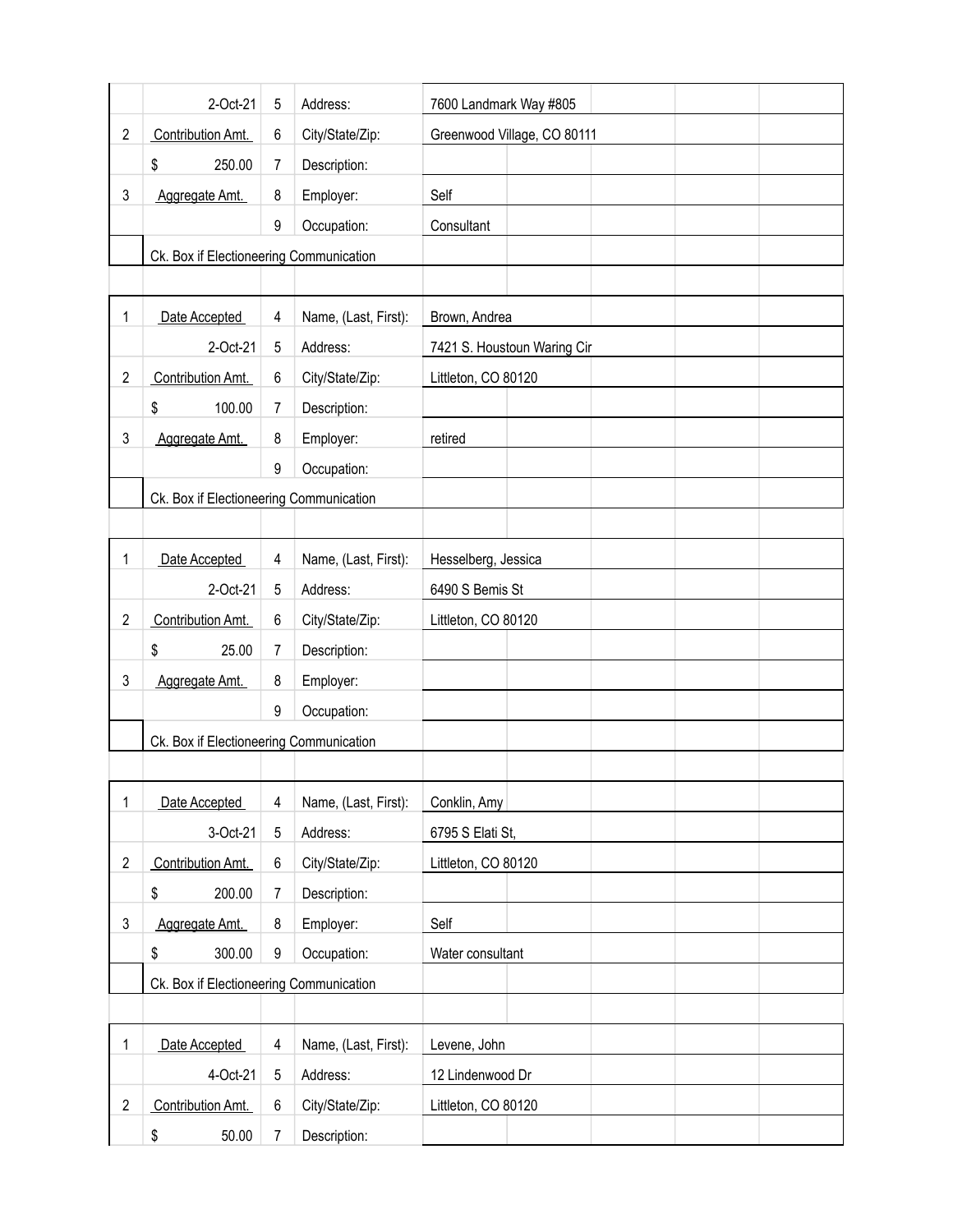| 3                         | Aggregate Amt.                          | 8 | Employer:            |                       |
|---------------------------|-----------------------------------------|---|----------------------|-----------------------|
|                           |                                         | 9 | Occupation:          |                       |
|                           | Ck. Box if Electioneering Communication |   |                      |                       |
|                           |                                         |   |                      |                       |
| 1                         | Date Accepted                           | 4 | Name, (Last, First): | Ringer, Jane          |
|                           | 5-Oct-21                                | 5 | Address:             | 2446 W. Sunset Dr     |
| $\overline{2}$            | Contribution Amt.                       | 6 | City/State/Zip:      | Littleton, CO         |
|                           | \$<br>50.00                             | 7 | Description:         |                       |
| 3                         | Aggregate Amt.                          | 8 | Employer:            | not employed          |
|                           | \$<br>100.00                            | 9 | Occupation:          |                       |
|                           | Ck. Box if Electioneering Communication |   |                      |                       |
|                           |                                         |   |                      |                       |
| 1                         | Date Accepted                           | 4 | Name, (Last, First): | Mugele, Trevor        |
|                           | 5-Oct-21                                | 5 | Address:             | 7566 S. Elati St.     |
| $\overline{2}$            | Contribution Amt.                       | 6 | City/State/Zip:      | Littleton, CO 80120   |
|                           | \$<br>50.00                             | 7 | Description:         |                       |
| 3                         | Aggregate Amt.                          | 8 | Employer:            |                       |
|                           |                                         | 9 | Occupation:          |                       |
|                           | Ck. Box if Electioneering Communication |   |                      |                       |
|                           |                                         |   |                      |                       |
| 1                         | Date Accepted                           | 4 | Name, (Last, First): | Curran, Daniel        |
|                           | 6-Oct-21                                | 5 | Address:             | 7566 S. Elati St.     |
| 2                         | Contribution Amt.                       | 6 | City/State/Zip:      | Littleton, CO 80120   |
|                           | \$<br>500.00                            | 7 | Description:         |                       |
| 3                         | Aggregate Amt.                          | 8 | Employer:            | Lockton Companies     |
|                           |                                         | 9 | Occupation:          | <b>EVP Operations</b> |
|                           | Ck. Box if Electioneering Communication |   |                      |                       |
|                           |                                         |   |                      |                       |
| 1                         | Date Accepted                           | 4 | Name, (Last, First): | Henry, Maria          |
|                           | 6-Oct-21                                | 5 | Address:             | 863 W Geddes Ave      |
| $\overline{2}$            | Contribution Amt.                       | 6 | City/State/Zip:      | Littleton, CO 80120   |
|                           | \$<br>100.00                            | 7 | Description:         |                       |
| $\ensuremath{\mathsf{3}}$ | Aggregate Amt.                          | 8 | Employer:            | Antero                |
|                           |                                         | 9 | Occupation:          | Geology               |
|                           | Ck. Box if Electioneering Communication |   |                      |                       |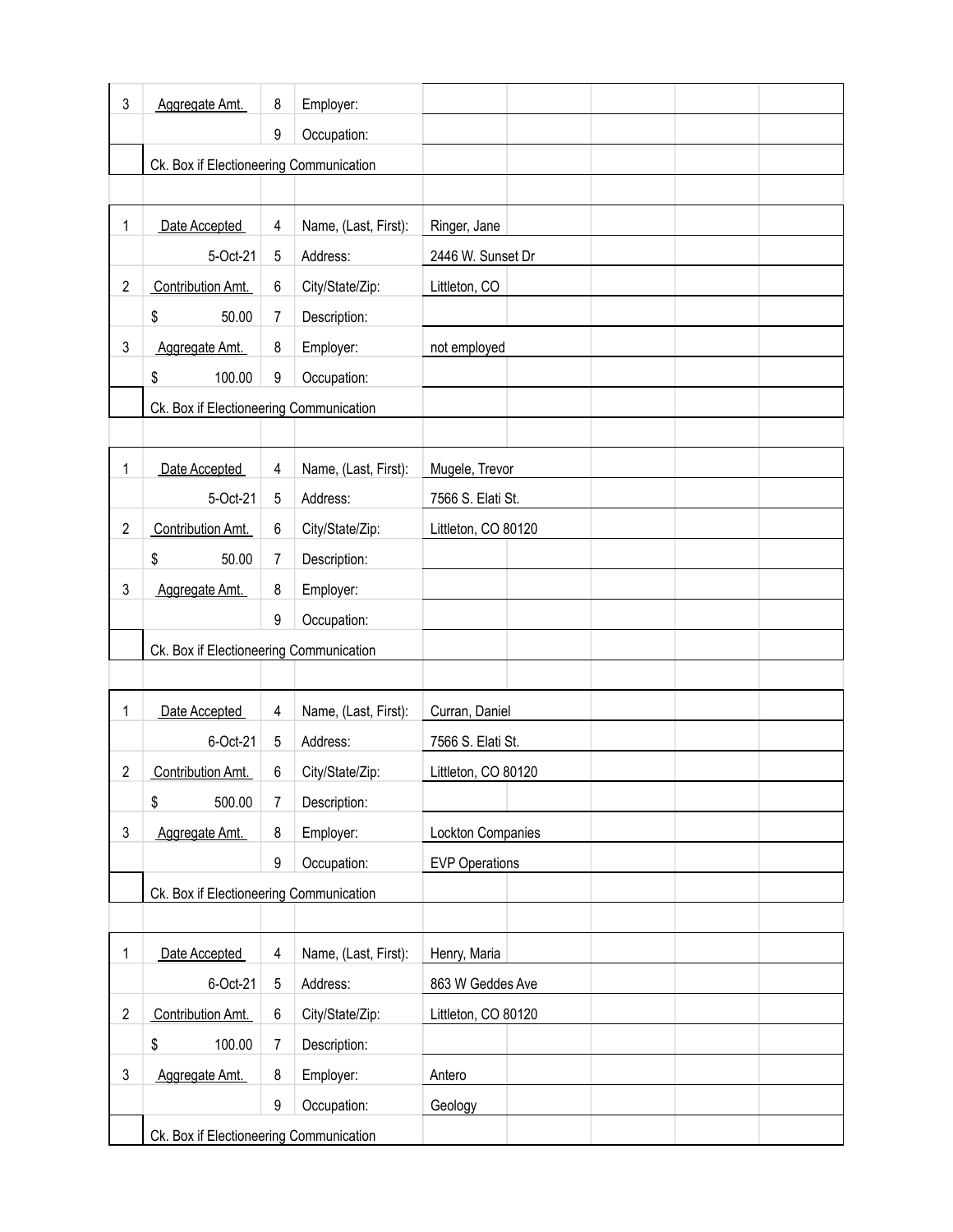|                | <b>SCHEDULE B - ITEMIZED EXPENDITURES STATEMENT (\$20 or MORE)</b> |   |                                         |                     |  |  |  |  |
|----------------|--------------------------------------------------------------------|---|-----------------------------------------|---------------------|--|--|--|--|
|                | Full Name of Committee / Person:                                   |   |                                         | Kyle for Littleton  |  |  |  |  |
|                |                                                                    |   |                                         |                     |  |  |  |  |
| 1              | Date Expended                                                      | 4 | Name:                                   | gotoprint.com       |  |  |  |  |
|                | September 24, 2021                                                 | 5 | Address:                                | online              |  |  |  |  |
| 2              | Amount                                                             | 6 | City/State/Zip:                         |                     |  |  |  |  |
|                | \$2,334.66                                                         | 7 | Description:                            |                     |  |  |  |  |
| 3              | Recipient is:                                                      | 8 | Purpose:                                | Printing            |  |  |  |  |
|                | Committee                                                          |   |                                         |                     |  |  |  |  |
| Χ              | Non-Committee                                                      |   | Ck. Box if Electioneering Communication |                     |  |  |  |  |
|                |                                                                    |   |                                         |                     |  |  |  |  |
| 1              | Date Expended                                                      | 4 | Name:                                   | vistaprint          |  |  |  |  |
|                | September 26, 2021                                                 | 5 | Address:                                | online              |  |  |  |  |
| 2              | <b>Amount</b>                                                      | 6 | City/State/Zip:                         |                     |  |  |  |  |
|                | \$231.52                                                           | 7 | Description:                            |                     |  |  |  |  |
| 3              | Recipient is:                                                      | 8 | Purpose:                                | printing            |  |  |  |  |
|                | Committee                                                          |   |                                         |                     |  |  |  |  |
| Χ              | Non-Committee                                                      |   | Ck. Box if Electioneering Communication |                     |  |  |  |  |
|                |                                                                    |   |                                         |                     |  |  |  |  |
|                |                                                                    |   |                                         | Facebook            |  |  |  |  |
| 1              | Date Expended                                                      | 4 | Name:                                   |                     |  |  |  |  |
|                | September 30, 2021                                                 | 5 | Address:                                | online              |  |  |  |  |
| 2              | <b>Amount</b>                                                      | 6 | City/State/Zip:                         |                     |  |  |  |  |
|                | \$430.37                                                           | 7 | Description:                            |                     |  |  |  |  |
| 3              | Recipient is:                                                      | 8 | Purpose:                                | advertising         |  |  |  |  |
|                | Committee                                                          |   |                                         |                     |  |  |  |  |
| Χ              | Non-Committee                                                      |   | Ck. Box if Electioneering Communication |                     |  |  |  |  |
|                |                                                                    |   |                                         |                     |  |  |  |  |
| 1              | Date Expended                                                      | 4 | Name:                                   | Actblue             |  |  |  |  |
|                | October 4, 2021                                                    | 5 | Address:                                | online              |  |  |  |  |
| $\overline{c}$ | <b>Amount</b>                                                      | 6 | City/State/Zip:                         |                     |  |  |  |  |
|                | \$36.04                                                            | 7 | Description:                            |                     |  |  |  |  |
| 3              | Recipient is:                                                      | 8 | Purpose:                                | donation processing |  |  |  |  |
|                | Committee                                                          |   |                                         |                     |  |  |  |  |
| Χ              | Non-Committee                                                      |   | Ck. Box if Electioneering Communication |                     |  |  |  |  |